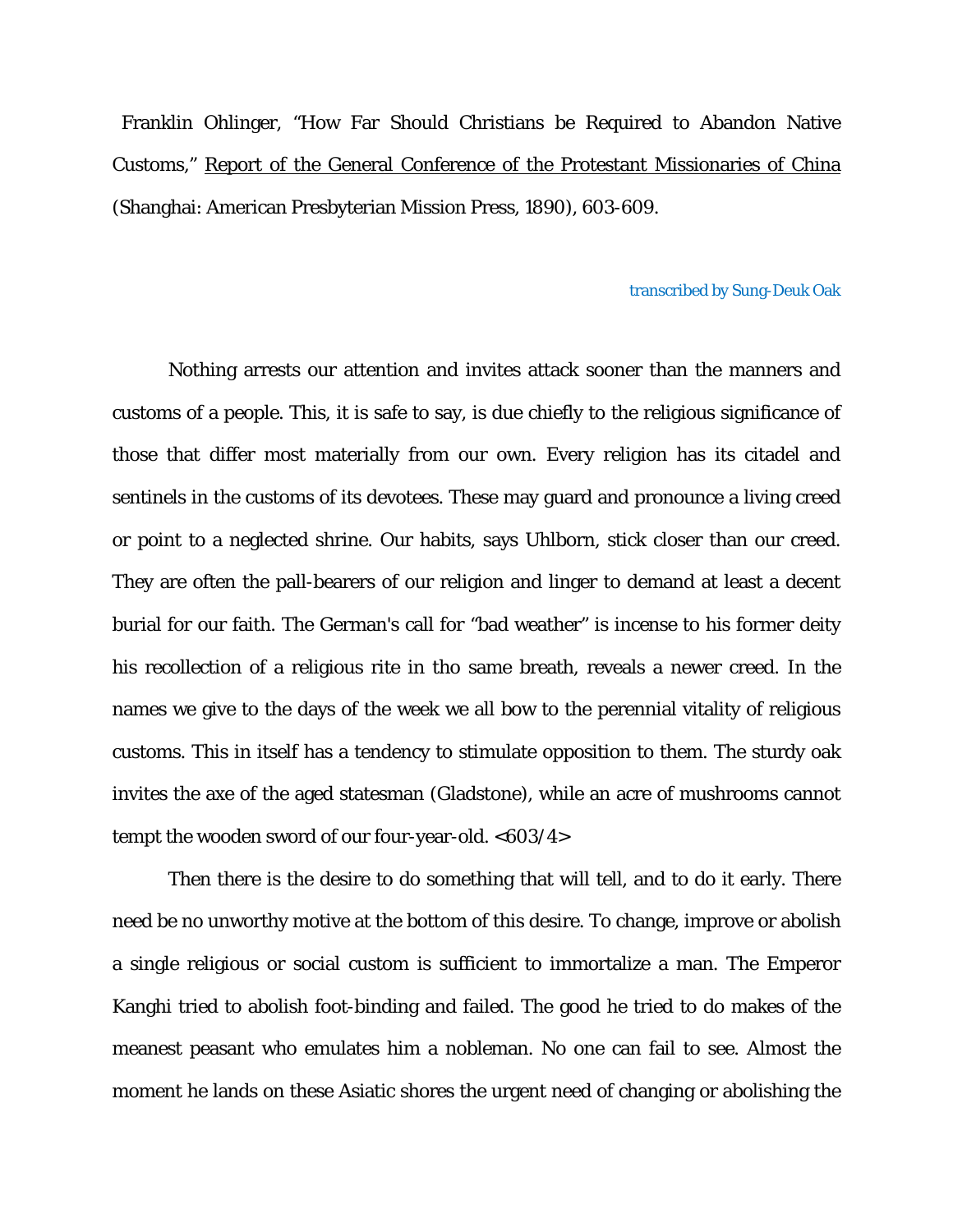customs that that hamper, torment and debase these heathen peoples. The missionary who can remain unmoved by the cruelty and wickedness of these customs has lost his divine, call to the work, if he ever had one; he who can assume a neutral attitude and be content to wait until others have brought about a change for the better, is simply missionary driftwood. But missionaries, as a class, are not much inclined to the driftwood category; they are the true sons of those who have ever been accused of turning the world upside down, and still consider it as efficient answer to tell their accusers that the world is awfully downside up. Yet there may be a zeal without knowledge. The spirit of wholesale condemnation may get the upper hand here and there and work incalculable mischief. Our converts and heathen neighbors will not fail to discover whether it is this spirit or the spirit of Him who went about doing good, that moves us. They are wonderfully amenable to instruction, and even to "rules," as long as we can make them feel that we love them.

Taking for granted that we have this desire to do good to our fellow-men, there are a few things it is always well to bear in mind when dealing with the customs of a people.

(1) We ought to bear in mind that the only means of getting people to abstain from at least some of their custom, is to persuade them of something better. "Thou shalt" and 'Thou shalt not" do not come with much effectiveness from the lips of man.

(2) It is well to bear in mind that many of the customs that invite our serious attention are not only the expression, but the teachers and guardians of the civilization of these nations. Should they yield prematurely, barbarism, and not Christianity, would, at least for a short period, be the result. Heine says the duration of religions has ever been dependent on human need for them. The same is undoubtedly true of many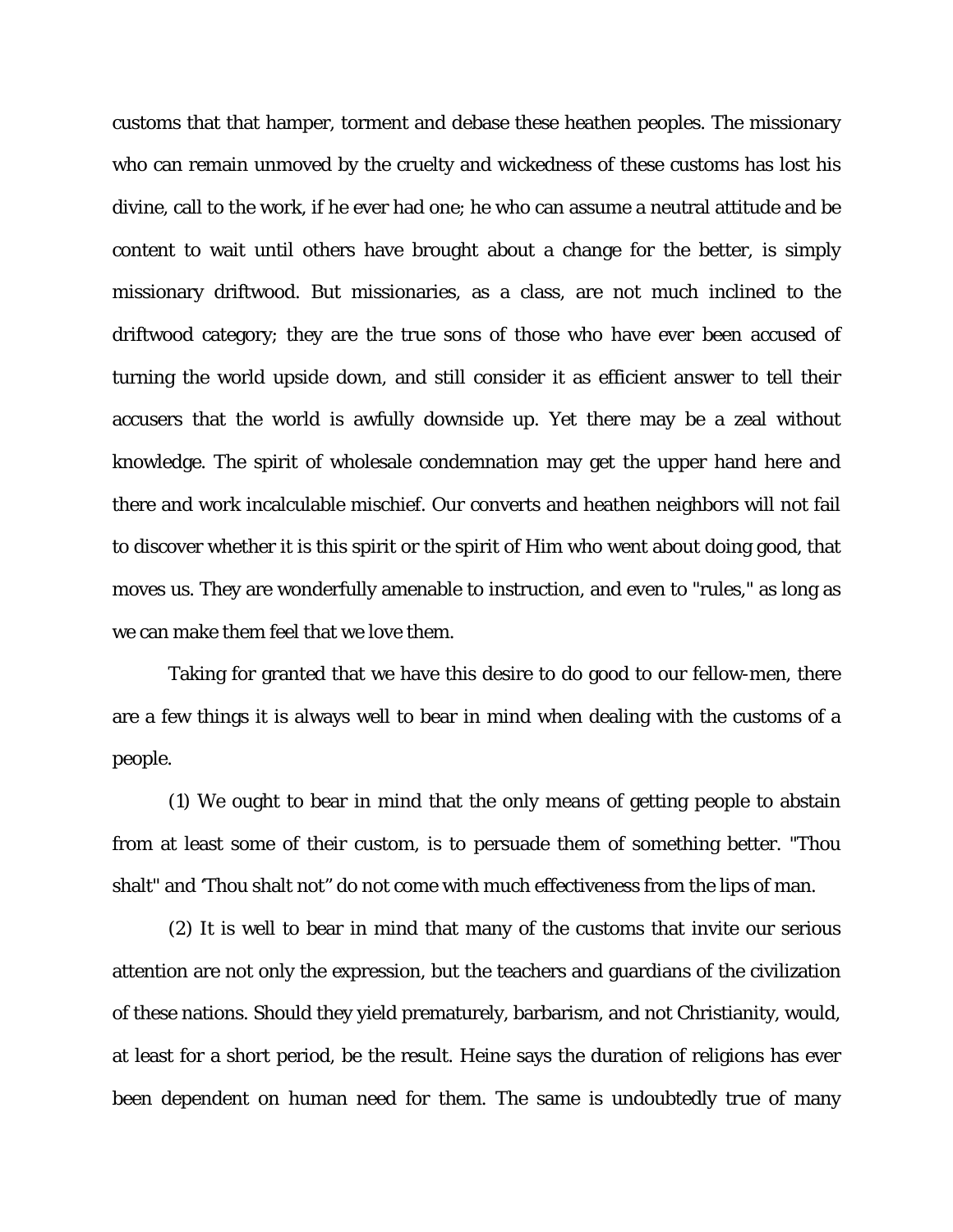customs, especially of the religions ones. It is well that they hold their own until positively crowded aside. It is well that the stars shine until the sun bids them retire.

(3) It will also be desirable to remember that our own customs are not in every respect what they ought to be. While we pity the Chinese lovers because custom does not allow them a proper courtship, we are obliged to confess that in our own lands many seem to like our custom of courtship simply because they can abuse it. The custom that shuts the door on the male physician in heathen lands is but a little remove from the custom that <604/5> until recently has persisted in telling the trembling sufferer that the only one sufficiently educated and skilled to deal with her case was a man, a stranger, a debauchee perchance. How long has Western—of course I cannot say Christian- custom thus trampled upon woman's modesty, and even now ventures to sneer at the woman who knows as much of the human body and its ailments as her brothers? It will moderate our zeal to remember that we owe it largely to the cruelly one-sided custom that provides a doctor for the man only, that we are at last on the way toward that golden mean which gives every one the choice between a male and a female doctor. It will give our zeal a healthy tone to think of the drinking customs we have been unable,— I had almost said, unwilling—to abolish; of the tobacco custom that befouls the very air we breathe; of that custom which is as much more cruel than foot-binding as a stab at the heart is more villainous than breaking the legs of a victim. Women's feet are not the only victims of the cruel bandage.

(4) Finally, let us bear in mind that these civilized though heathen nations have some good customs; others, though strange to us, that are in themselves innocent, and again many, though at first sight utterly wrong, that are nevertheless a necessity, or appear, on closer study, to be the lesser of two evils. I quote from an eminent authority: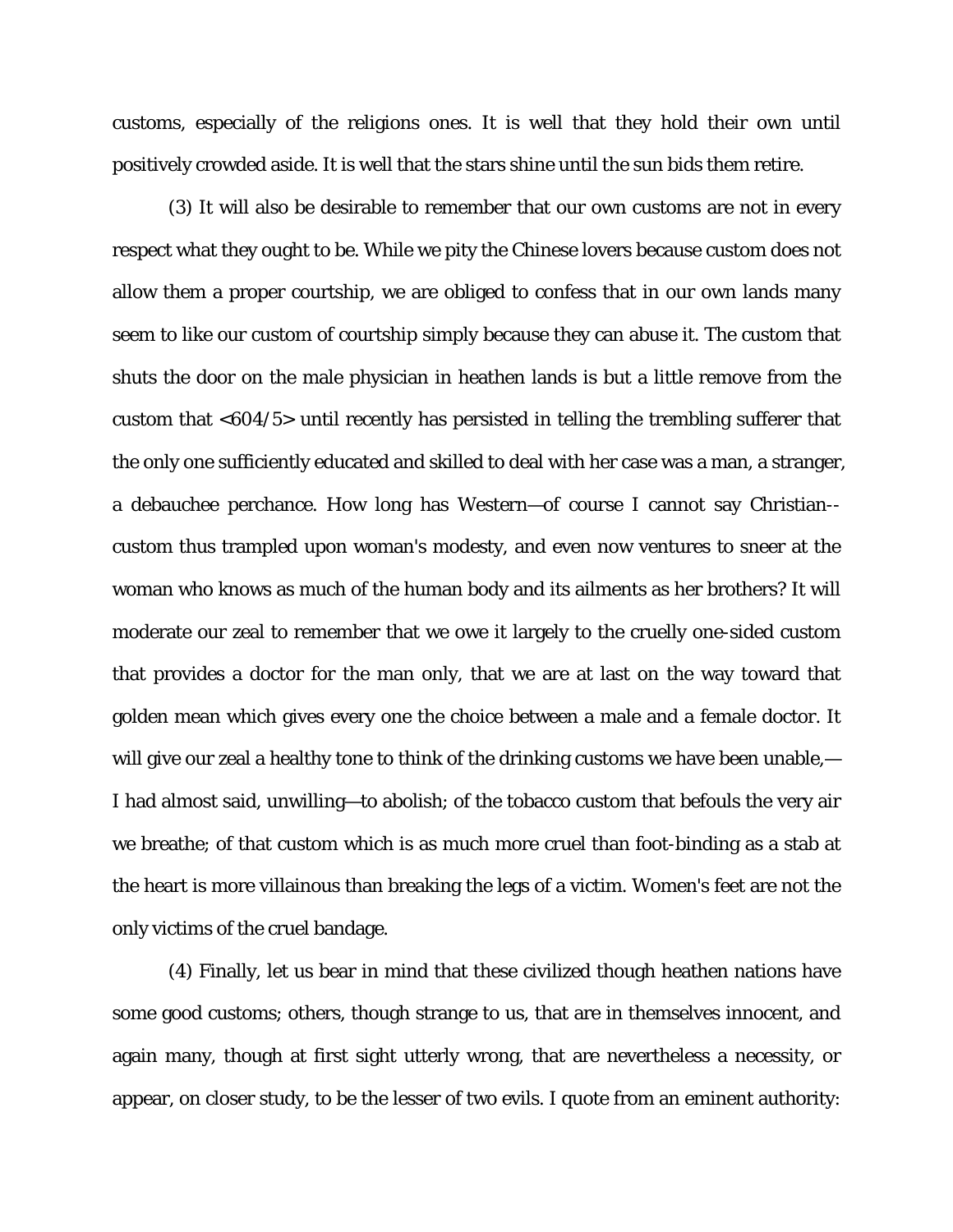"The fortress of time-honored customs and supernatural beliefs in which the soul of the heathen is, as it were, entrenched, must be explored and studied; if any atom of adamantine truth has survived, it must be respected, and the assault against ignorance and falsehood must be made by the united forces of wisdom and truth." These considerations will check that ardor which would drive roughshod over cre7tbing that has no place in our own code.

But let us be convinced in our, own minds, and then lay down the line that is to constitute the boundary between church member and outsider, in the spirit of fearless candor. We are safe in requiring of the native Christians that they wholly abandon:--

1st. All idolatrous customs, all customs that recognize any being as worthy of worship aside from the true God. This brings us face to face with the whole ritual relating to the worship of ancestors, that worship which constitutes as it were both altar and sacrifice, invocation find benediction, in these Asiatic cults. Whatever latitude Romanism may grant to its adherents, Protestantism can make no compromise with it or with anything that relates to it. To the heathen and to the partially instructed Christians, this undoubtedly seems like making a very literal application of the Saviour's words about leaving father and mother, etc., and scores of times when I asked some one in my audience, whom I know to be familiar with the tenets of the religion I was preaching, why he did not become a Christian, has come the reply: I cannot forsake my parents. Yet it is not often filial regard that leads the heathen to the performance of the foolish and expensive ceremonies of ancestral worship; it is usually the slavish fear of incurring the displeasure <605/6> of the dead and of thus bringing calamities upon themselves. I have found it a good plan to remind my heathen audiences of the kind forgiving words of their parents in their last illness, and have rarely failed to got them to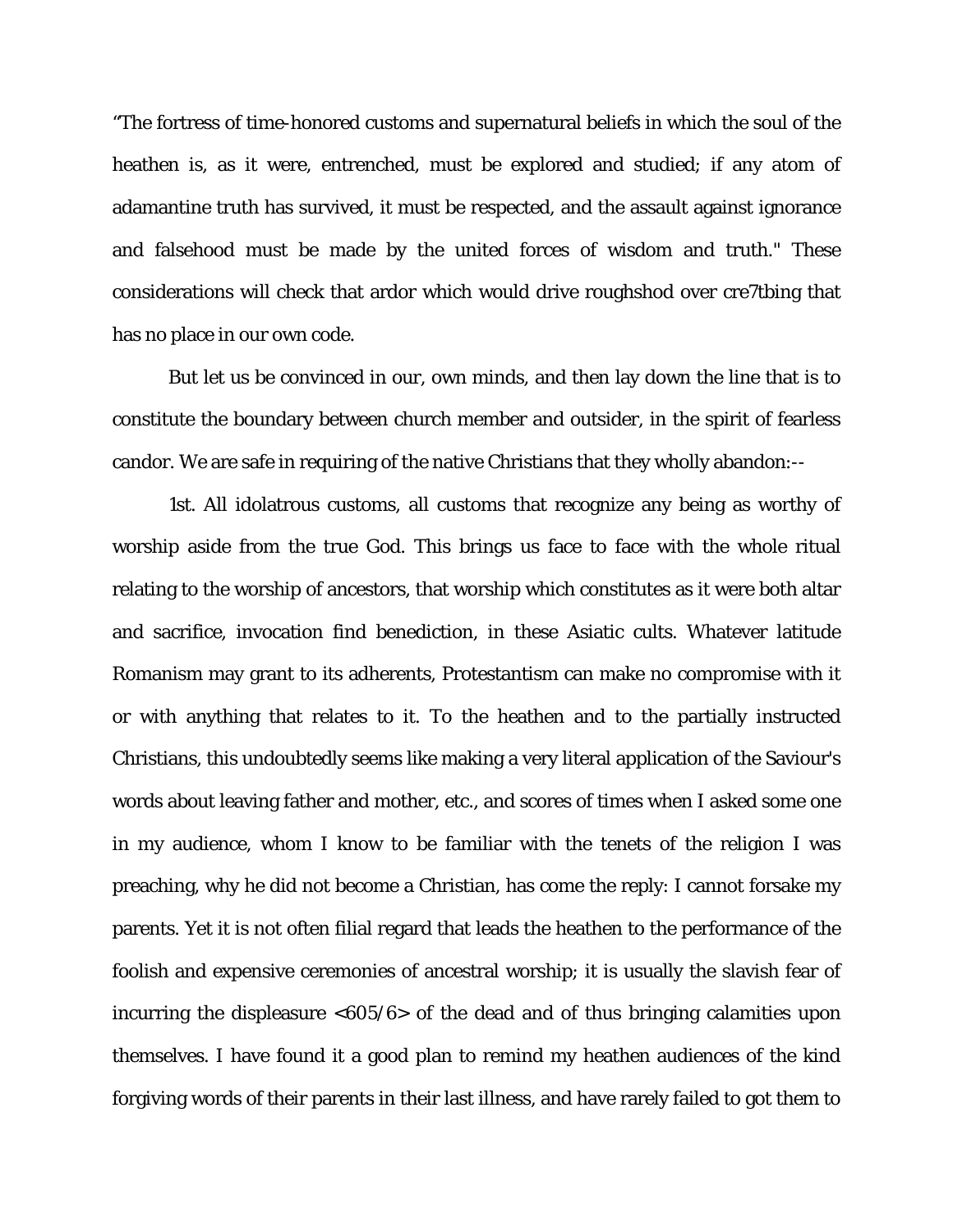confess that suspecting a father or mother of such malignity as to bring sickness and losses upon their children was the most unfilial conduct of which they could be guilty. "We all love to have our children think well of us." As to the Christians, who in the hour of special temptation show a leaning toward this element of their former religion, it is usually sufficient to remind them of their faith in God to bring from them the confession of their bondage to a religious custom, that has no religion in it whatever for them. They usually plead their sense of indebtedness lo the dead for temporal prosperity, as their only excuse for participating in any of these ceremonies at all. I recollect that the first member of the Methodist Church who took a degree in the competitive examinations, urged as an excuse for having worshipped at his ancestors' tomb, this feeling of obligation, and the absence of any prescribed ceremony or act by which be could satisfy the demands of his overflowing heart.

I fear that many of the native Christians, shirking the cross of a very public confession of their faith before their heathen neighbors and friends, and yet unwilling to break with the church, tacitly allow some unbaptized relative to act as master of ceremonies. In some families all the sons but one are urged to become Christians, because of the restraint from vice they have discovered in a connection with the church, the son who is kept back being jealously guarded against all Christian influences in order that he may perform the heathen ceremonies at the grave of the parents. We meet men who are kept out of the church because an approaching idolatrous anniversary, on which they are to perform a prominent part, holds out a small fortune to them. Thank God, we also meet with not a few who count both the honor and the gain but dross that they may win Christ. I do not think that the church members who are received with a proper degree of care, are often guilty of open idolatry, but I do fear that there is often a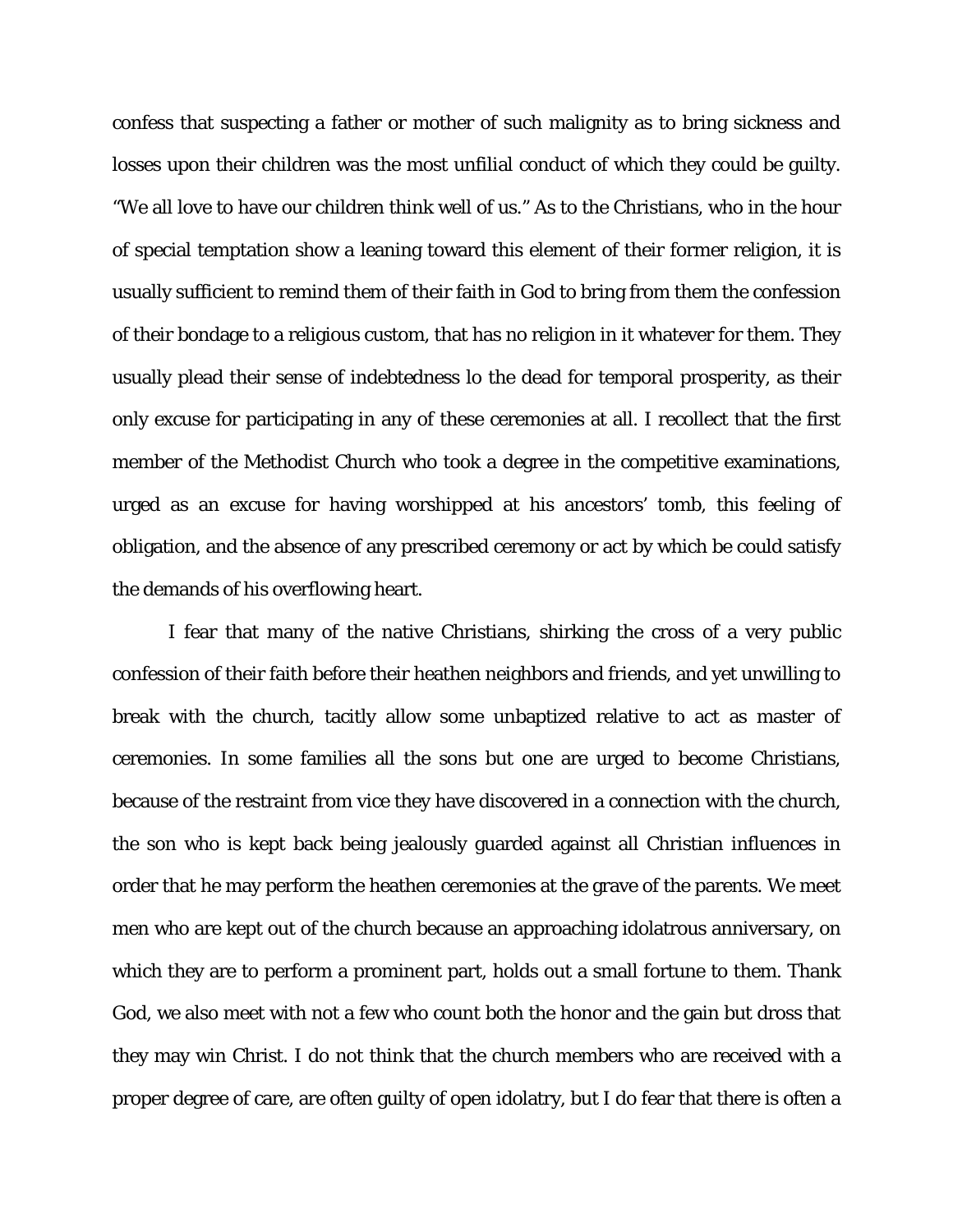highly injurious compromise with it. I had the sad privilege of burying our first church member in Foochow, The man had long stood as a pillar of the church, and had been a fair sample of an unpaid Christian. His wife, a woman of considerable intelligence, had been employed as our first Bible reader. There seemed to be more than usual at stake; Christianity itself, it seemed to me, was on trial the day that man was buried. Yet from the beginning to the end of the ceremony, notwithstanding all remonstrances, the firecrackers, mock-money, incense and rice-cakes were a far more prominent feature than the Bible, Christian hymns find prayers. The widow claimed that in the absence of her sons the brothers of the deceased had solo control of the burial ceremonies. At the next meeting of the officiary of the church she was tried and expelled from the church. This grieved and surprised us almost as much as her offence, yet I have heard no one any that the punishment was unjust. <606/7> The tendency to compromise with idolatry cannot be too closely watched nor too thoroughly rooted out.

The worship of heaven and earth comes next in importance after the worship of ancestors. If the latter is the enemy's capitol, the former is his chief citadel. If the one is really in our possession, the other will not offer much resistance. But herein may lie a serious danger. A foe is not harmless simply because he is weaker than another one. We do not guard our weddings and joyful occasions as carefully as we guard our funerals. I fear our converts are not so fully on their guard on these occasions as at other times. Many of the native expressions of joy or gratitude have a religions element in them, which is almost invariably idolatrous or grossly superstitious. I cite the case of our first Christian graduate once more. On the opening or completion of some great enterprise, the beginning or completion of a house, when a son is born in the family, on their anniversaries, when they graduate or take a degree—on all these occasions they will seek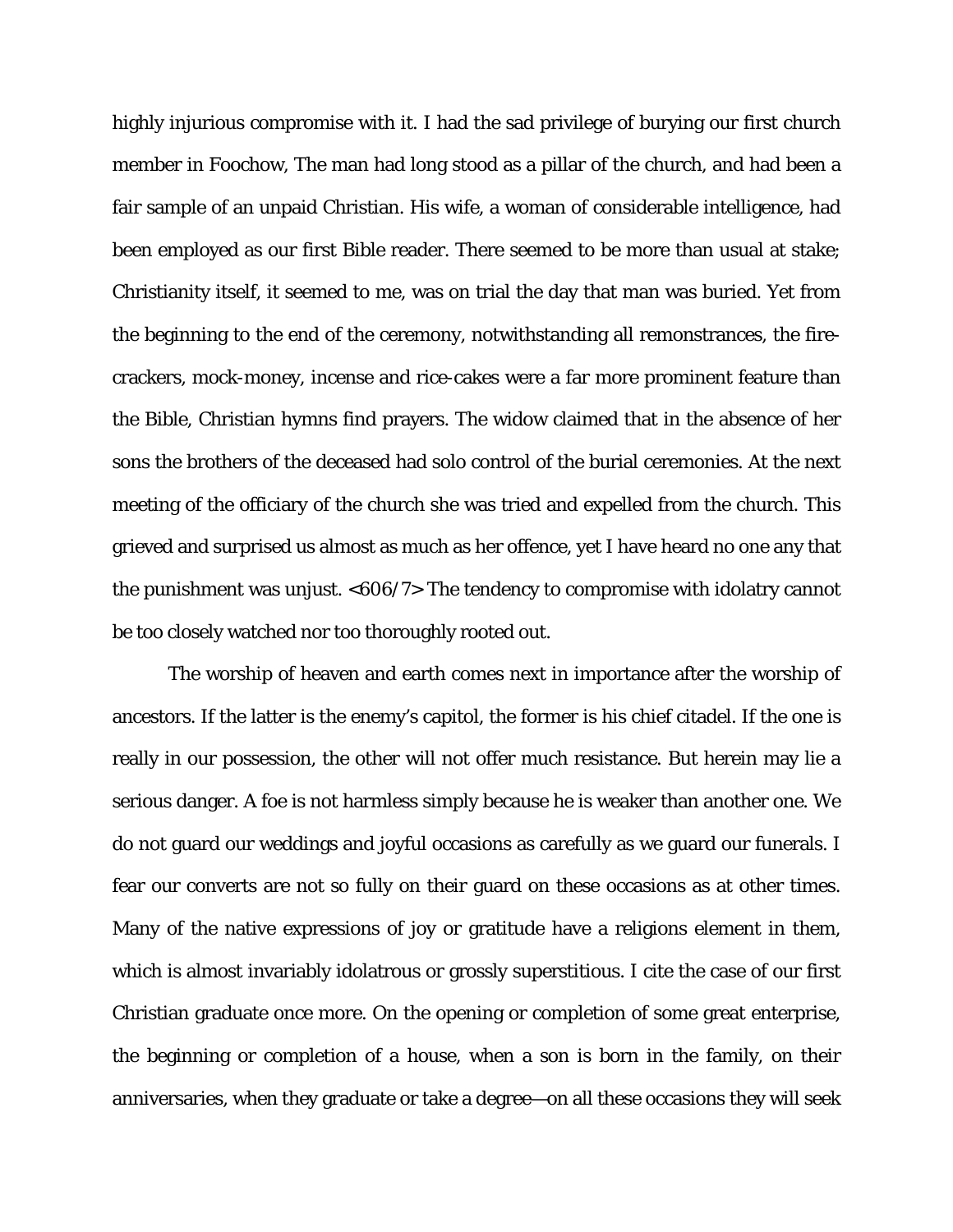for some fitting, visible, as well as audible expression of their feelings. They are, after all, wonderfully like ourselves, and I fear, in our enthusiasm to enlarge the borders of our beloved Zion, we have overlooked this fact, and have not given sufficient attention to the internal finish of our structure. Some years ago the Methodist conference at Foochow appointed one of its senior native members to draw up an order of exercises for the more frequent occasions. The plan was to examine his work, and, if found suitable, to continue in the matter until the whole field should have been covered and no excuse left for any one to resort to doubtful practices. The relief afforded by his work was so great, however, that nothing further was done. Why could not committees to appointed at each port or central station, consisting of one foreign and one native representative from each denomination to take up this important work and give the native church something uniform and comprehensive? This would be one of the many ways in which we can show forth that beautiful oneness for which our blessed Master prayed. I am strongly inclined to give a very short answer to the question before us, so far as the customs we have considered are concerned; it is this: Christians shall be required to abandon native customs in so far as they have been supplied with something better.

2nd. Christians should be required to abandon all cruel customs. Here I would emphasize the word "abandon;" we are not called upon to provide substitutes for these customs. And while our church members utterly abandon these customs, we should teach and direct them in a pronounced condemnation of the same. Let every one become a preacher of the gospel of humaneness. Let the refined cruelty of foot-binding and of selling children away from their parents, at an age when they feel it most, never be mentioned as becoming followers of the loving Saviour. I have heard cries of anguish from the victims of both these customs that might have moved the very rocks to pity. O,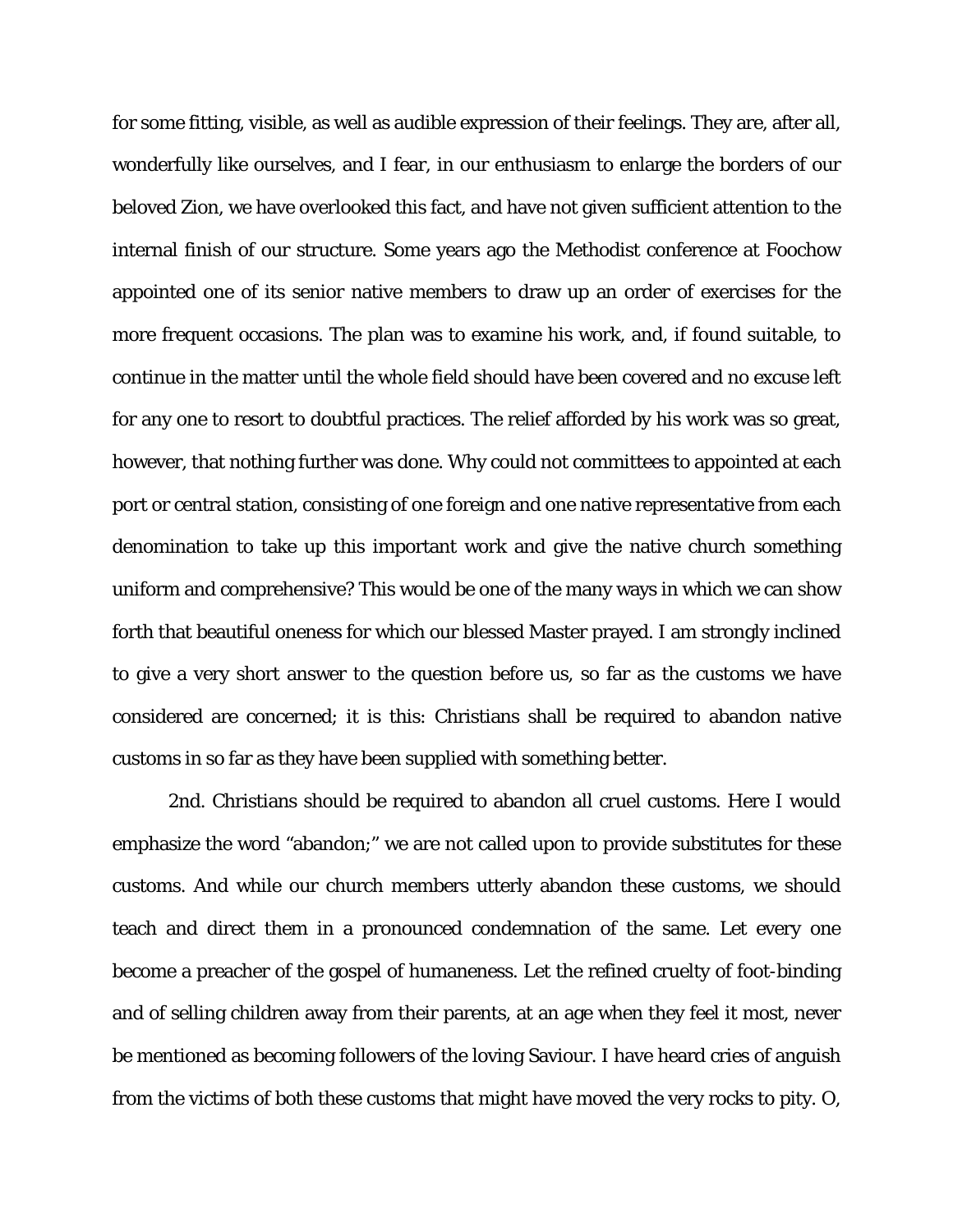the cruelty of heathenism! Would that the lukewarm <608/9> that I can recall, been severe and relentless; yet I have always. felt assured that they understood the disease better than I did and ought to be allowed to choose the remedy.

With regard to the use of intoxicants, there is as yet no very pronounced sentiment. This is due, chiefly, to the unspeakable evils of the opium curse which absorb all oar attention. In Korea, where there is but little opium, drunkenness prevails to a frightful extent and will be a fruitful topic for sermons, tracts and church rules. I know of no heathen community in which gambling does not exist. It is the chameleon in the nest of reptiles we have labeled vicious customs. We have barely more than laid down the rule concerning it in one form, when it turns up in another. It seems to be our chief duty bore to help our people to discriminate between a proper spirit of thrift and enterprise, and the subtle disguises in which the temptation to gambling approaches them. They must be taught to look with suspicion on everything and everybody that promises gain without requiring an equivalent in return. The so-called brawl-room at their weddings is a temporary reaction from that rigid custom which forbids the commingling of the sexes. It consists of different degrees and forms of rudeness, immorality and lewdness in different places. It is not always known by the same name. I believe it is always objectionable.

Finally, let us not, forget in all our legislation for the native church to point faithfully to the great Master and Pattern. Though the Baptist felt unworthy to stoop down and unloose our Saviour's shoe-latchet, there came from the lips of infinite wisdom the words, "Suffer it now, for thus it becometh us to fulfill all righteousness." For the customs that had, under the guise of religious zeal, insinuated themselves into the sanctuary and turned the house of the Lord into a den of thieves, a scourge of small